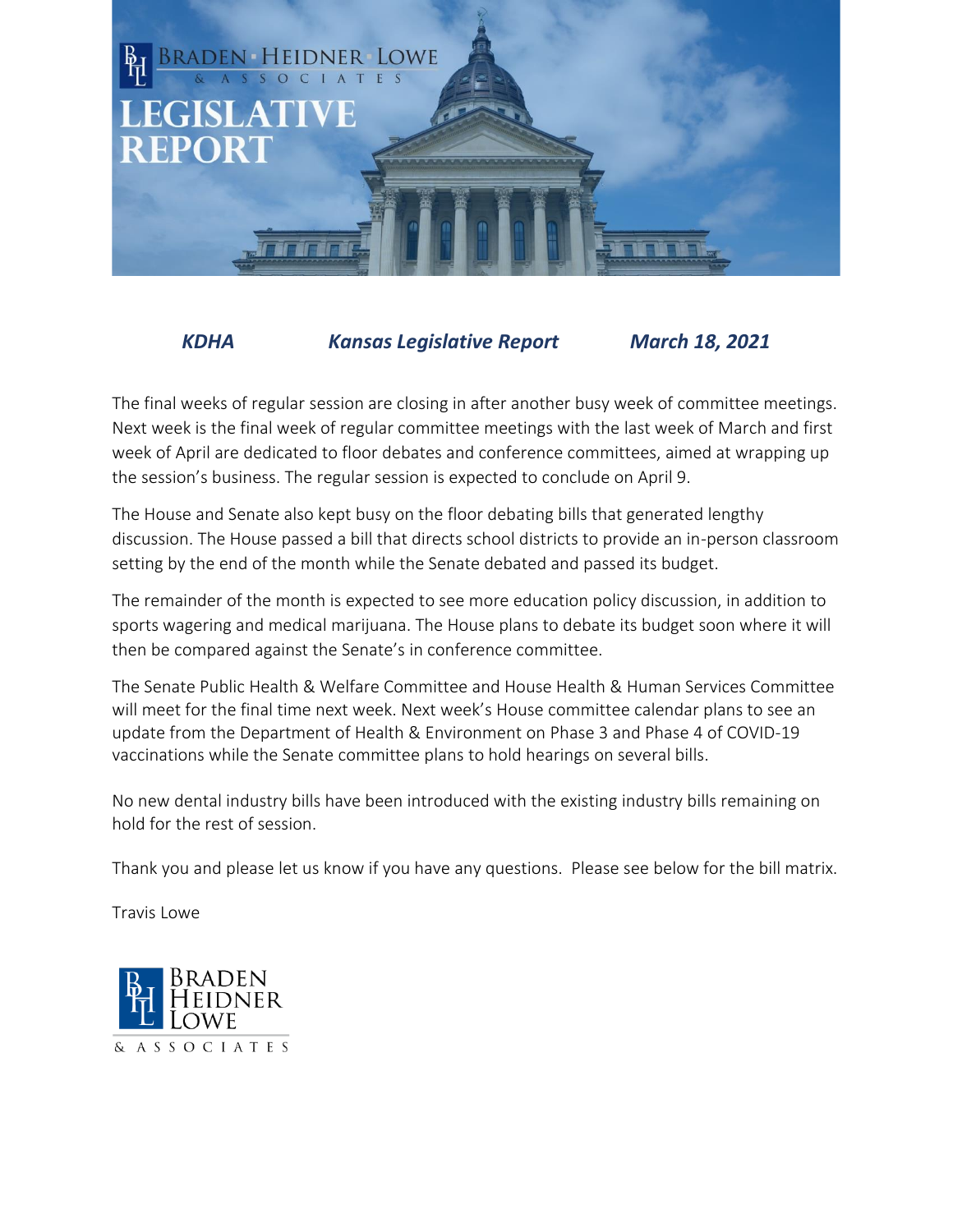| <b>Bill Number</b><br>and Sponsor                                     | <b>Bill Subject</b>                                                                                                                                                                                                                                                                                                                                          | <b>Current Status</b>                       | <b>Last Action</b>                                                                                                                        |  |  |
|-----------------------------------------------------------------------|--------------------------------------------------------------------------------------------------------------------------------------------------------------------------------------------------------------------------------------------------------------------------------------------------------------------------------------------------------------|---------------------------------------------|-------------------------------------------------------------------------------------------------------------------------------------------|--|--|
| <b>SB</b> 10<br>Richard Hilderbrand, R-<br>13 <sub>th</sub>           | Enacting the right to earn a living act to minimize<br>unnecessary occupational licensing and regulation                                                                                                                                                                                                                                                     | In Senate<br>Commerce                       | $01/20/2021$ - Senate<br>Scheduled Hearing in<br>Commerce: Wednesday,<br>1/27, 10:30 AM, Rm<br>546-S                                      |  |  |
|                                                                       |                                                                                                                                                                                                                                                                                                                                                              |                                             |                                                                                                                                           |  |  |
| <b>SB 34</b><br>Senate Federal and State<br><b>Affairs Committee</b>  | Sunsetting administrative rules and regulations five years<br>after adoption unless extended by the legislature                                                                                                                                                                                                                                              | In Senate Federal<br>and State Affairs      | $01/21/2021$ - Senate<br>Scheduled Hearing in<br>Federal and State<br>Affairs: Tuesday, 1/26,<br>10:30 AM, Rm 144-S                       |  |  |
|                                                                       |                                                                                                                                                                                                                                                                                                                                                              |                                             |                                                                                                                                           |  |  |
| <b>SB</b> 121<br>Senate Public Health and<br><b>Welfare Committee</b> | Updating certain provisions of the Kansas dental practice<br>act                                                                                                                                                                                                                                                                                             | In Senate Public                            | 02/02/2021 - Senate<br>Health and Welfare Referred to Public Health<br>and Welfare                                                        |  |  |
|                                                                       |                                                                                                                                                                                                                                                                                                                                                              |                                             |                                                                                                                                           |  |  |
| <b>SB</b> 129<br>Senate Public Health and<br><b>Welfare Committee</b> | Providing for the licensure of dental therapists                                                                                                                                                                                                                                                                                                             | In Senate Public                            | 02/10/2021 - Senate<br>Health and Welfare Scheduled Hearing in<br>Public Health and<br>Welfare: Wednesday,<br>2/17, 8:30 AM, Rm 142-<br>S |  |  |
|                                                                       |                                                                                                                                                                                                                                                                                                                                                              |                                             |                                                                                                                                           |  |  |
| <b>SB</b> 137<br><b>Senate Commerce</b><br>Committee                  | Expanding the military spouse and service member's<br>expedited licensure law to all applicants who have<br>established or intend to establish residency in Kansas,<br>providing for licenses in an emergency declared by the<br>legislature, allowing telemedicine by out-of-state healthcare<br>providers and permitting the use of electronic credentials | In Senate<br>Commerce                       | 02/17/2021 - Senate<br>Scheduled Hearing in<br>Commerce: Tuesday,<br>2/23, 10:30 AM, Rm<br>546-S                                          |  |  |
|                                                                       |                                                                                                                                                                                                                                                                                                                                                              |                                             |                                                                                                                                           |  |  |
| <b>SB</b> 227<br>Senate Public Health and<br>Welfare Committee        | Providing dental benefits for medicaid enrollees and making<br>technical updates to the dental practices act                                                                                                                                                                                                                                                 | In Senate Public                            | 02/12/2021 - Senate<br>Health and Welfare Referred to Public Health<br>and Welfare                                                        |  |  |
|                                                                       |                                                                                                                                                                                                                                                                                                                                                              |                                             |                                                                                                                                           |  |  |
| <b>HB</b> 2061<br>House Federal and State<br><b>Affairs Committee</b> | Increasing the minimum age to purchase or possess<br>cigarettes and tobacco products from 18 to 21, and<br>prohibiting cigarette vending machines and flavored vaping<br>products                                                                                                                                                                            | In House Federal<br>and State Affairs       | $01/14/2021$ - House<br>Referred to Federal and<br><b>State Affairs</b>                                                                   |  |  |
|                                                                       |                                                                                                                                                                                                                                                                                                                                                              |                                             |                                                                                                                                           |  |  |
| Sub for HB 2066<br>Chris Croft, R-8th                                 | Expanding the military spouse and service member's<br>expedited licensure law to all applicants who have<br>established or intend to establish residency in Kansas                                                                                                                                                                                           | Pending motion to<br>concur or<br>nonconcur | 03/17/2021 - Senate<br><b>Emergencied</b> to Final<br>Action: Passed as                                                                   |  |  |